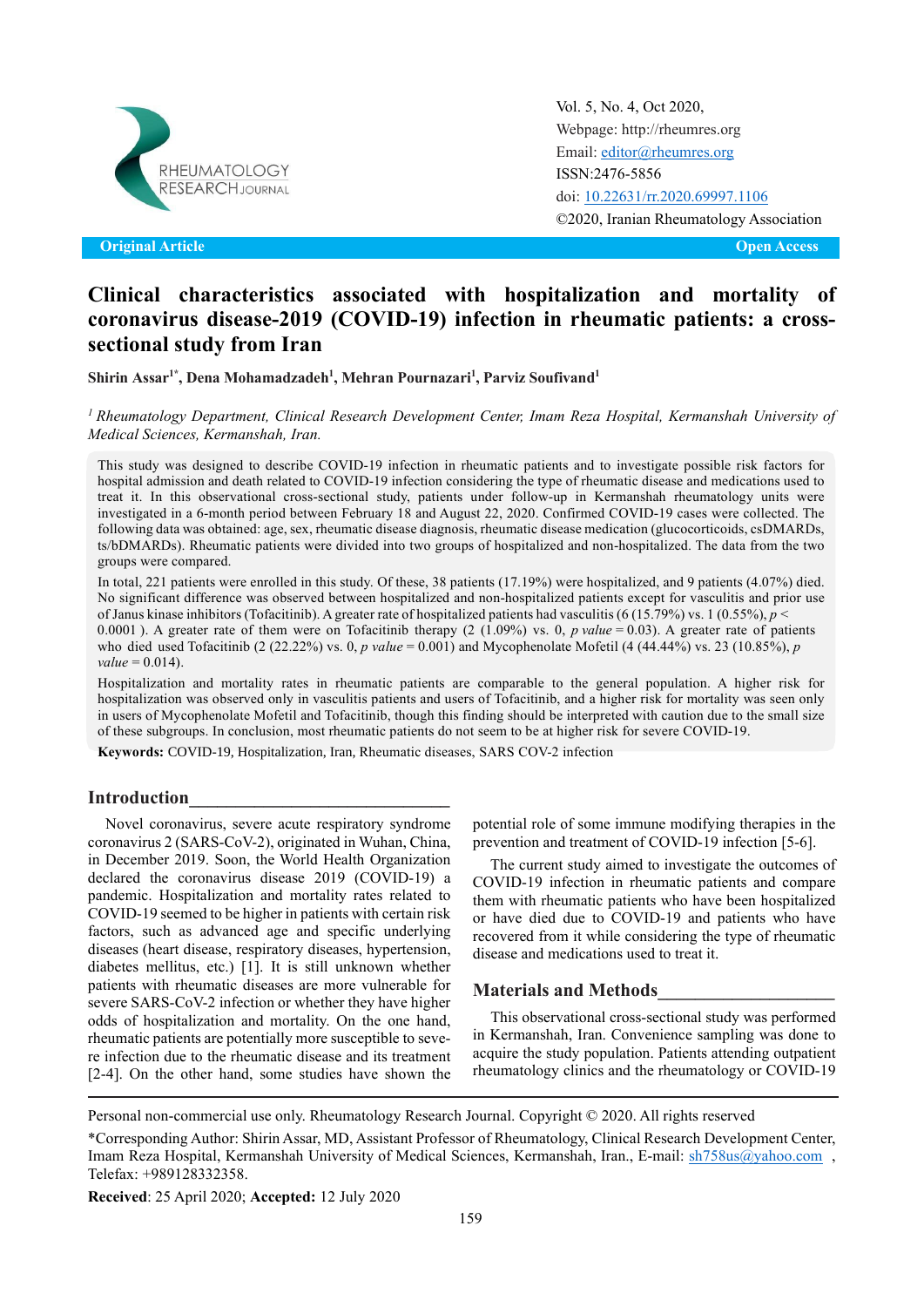wards of Emam Reza and Golestan hospitals were enrolled. All rheumatic patients meeting the American College of Rheumatology classification or European League Against Rheumatism criteria and diagnosed with COVID-19 infection were included. COVID-19 confirmed cases were considered those with positive RT-PCR testing, radiological infiltrates consistent with viral pneumonia, elevated levels of serum coronavirus IgM and IgG, or those with clinical symptoms and a contact history with a patient diagnosed with COVID-19 infection.

The endpoint of the study was the determination of characteristics associated with hospitalization and mort-ality due to COVID-19 infection regarding the type of rheumatic disease and medications used to treat it. The number of follow-up days of patients varied depending on the severity of COVID-19 infection, and each patient was followed until recovery, discharge from the hospital, or death.

The local Clinical Research Ethics Committee approved the study protocol (approval number IR.KUMS.REC- .1399.912). This study was performed according to the principles of the Declaration of Helsinki, and patient consent was obtained.

Between February 18 and April 2, 2020, we identified 221 rheumatic patients diagnosed with COVID-19 infection. Patient data was obtained. Recorded variables were: (1) Demographical characteristics including sex and age; (2) Type of rheumatic disease (systemic lupus erythematosus (SLE), rheumatoid arthritis (RA), systemic sclerosis (SSC), axial spondyloarthritis (SPA), psoriatic arthritis (PSA), Sjogren's syndrome, vasculitis, inflammatory myositis, relapsing polychondritis, sarcoidosis, antiphospholipid syndrome (APS)); (3) Medication for rheumatic disease comprising glucocorticoids, non-steroidal anti-inflammatory drugs (NSAIDs); conventional synthetic disease modifying anti-rheumatic drugs (csD-MARDs) including hydroxychloroquine (HCQ), leflunomide, mycophenolate mofetil, azathioprine, methotrexate, sulfasalazine and cyclosporine; targeted synthetic/biologic DMAR-Ds (ts/bDMARDs) including antitumor necrosis factor (TNF)-alpha drugs (adalimumab, etanercept, infliximab) and other ts/bDMARDs such as rituximab and Janus kinase (JAK) inhibitors (tofacitinib); other medication including cyclophosphamide, colchicine, aspirin, warfarin, calcium channel blocker, 5-phosphodiesterase inhibitor, and endothelin antagonist; (4) Covid-19 clinical outcomes (recovery without hospitalization, recovery with hospitalization, intensive care admission and death).

The subjects were divided into two groups of hospitalized and non-hospitalized patients during the 6 months of the study.

#### **Statistical Analysis**

Data of the study was analyzed in SPSS version 25 (IBM). Mean and standard deviation [SD] of quantitative variables were reported. The non-parametric Mann-Whitney test was used to compare variables. Categorical variables were reported as number (percentage), and contingency tables were used to compare them. Moreover,  $p$ -values were calculated with the  $\chi$ <sup>2</sup> test with Yates'

correction between hospitalized and non-hospitalized groups or Fisher's exact tests for variables less than five. A *p value* less than 0·05 was considered significant. Odds ratios (ORs) with 95% CI were calculated for each item.

## **Results\_\_\_\_\_\_\_\_\_\_\_\_\_\_\_\_\_\_\_\_\_\_\_\_\_\_\_\_\_\_\_**

In total, 221 rheumatic patients were identified with a diagnosis of COVID-19 infection, most of whom were female (81.9%). Mean patient age was 43.32. The main diagnosis was rheumatoid arthritis (78 patients, 35.29%), followed by systemic lupus erythematosus (54 patients, 24.43%), axial spondyloarthritis (33 patients, 14.93%), systemic sclerosis (24 patients, 10.85%), PSA (8 patients, 3.61%), vasculitis (7 patients, 3.16%), Behcet's disease (4 patients, 1,80%), SLE+RA (4 patients, 1,80%), Inflammatory myositis (2 patients, 0.9%), SLE+SSC (1 patient, 0.45%), Sjogren 's syndrome (1 patient, 0.45%), relapsing polychondritis (1 patient, 0.45%), and SLE+APS (1 patient, 0.45%). About three quarters of the patients were taking glucocorticoids (170 patients, 76.92%), and about half of them were taking NSAIDs (116 patients, 52.48%). A large majority of patients were taking at least one of the conventional synthetic disease-modifying anti-rheumatic drugs (Methotrexate: 83 patients, 37.55%; sulfasalazine: 50 patients, 22.62%; azathioprine: 41 patients, 18.55%; mycophenolate mofetil: 27 patients, 12.21%; leflunomide: 19 patients, 8.59%). Furthermore, 80 patients (36.19%) were taking hydroxychloroquine, and 39 patients (17.64%) were taking ts/bDMARDs. Adalimumab was the most frequently taken bDMARD (26 patients, 11.76 %), followed by infliximab (7 patients, 3.16 %), etanercept (3 patients, 1.35 %), tofacitinib (2 patients, 0.9%), and rituximab (1 patient, 0.45%).

The most common method of diagnosing COVID-19 infection was based on symptoms and contact history (31.67%), followed by PCR testing (27.14%) and chest CT scan (23.52%). Of 221 patients diagnosed with COVID-19, 38 (17.19%) were hospitalized, 8 (3.61%) were admitted to ICU, and 9 patients (4.07%) died.

Demographical (sex and age) and clinical characteristics (type of rheumatic disease and rheumatic disease medication) between hospitalized and non-hospitalized patients were compared. Details are available in Tables 1 and [2.](#page-3-0) Similar rates of patients had different types of rheumatic diseases, except vasculitis: RA (11 (28.95%) vs. 67 (36.61%)), SLE (9 (23.68%) vs. 45 (24.59%)), SPA (4 (10.53%) vs. 29 (15.55%)), SSC (7 (18.42%) vs. 17 (9.29%)), Behcet's (0 vs. 4 (2.18%)), PSA (0 vs. 8 (4.37%)), SLE+RA (0 vs. 4 (2.18%)), inflammatory myositis (1 (2.63%) vs. 1 (0.55%)), Sjogren 's syndrome (0 vs. 1 (0.55%)), SLE+SSC (0 vs. 1 (0.55%)), relapsing polychondritis (0 vs. 1 ( 0.55%)), and SLE+APS (0 vs. 1 (0.55%)). A greater rate of hospitalized patients had vasculitis ( 6 ( 15.79% ) vs. 1 ( 0.55% ), *p value*< 0.0001 ).

No differences were observed in medication use prior to COVID-19 infection except for Janus kinase (JAK) inhibitors (tofacitinib) (2 (1.09%) vs 0, *p value*=0.03). Other differences in rheumatic disease medication were not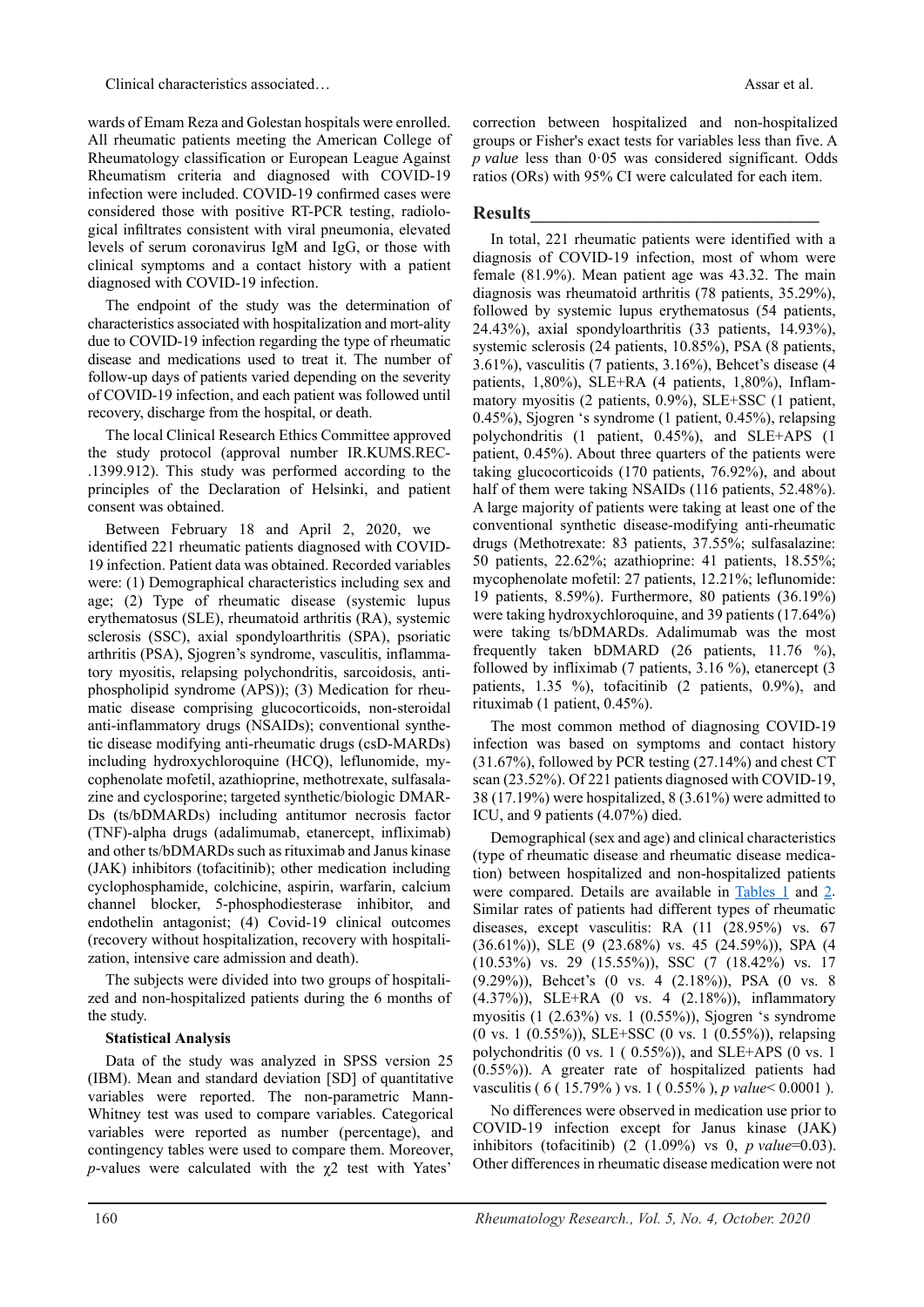statistically significant: glucocorticoids (33 (86.84%) vs. 137 (74.86%)), hydroxychloroquine (16 (42.10%) vs. 64 (34.97%)), methotrexate (14 (36.84%) vs. 69 (37.70%)), sulfasalazine (5 (13.16%) vs. 45 (24.59%)), azathioprine (7 (18.42%) vs. 34 (18.58%)), mycophenolate mofetil (7 (18.42%) vs. 20 (10.93%)), leflunomide (4 (10.53%) vs. 15 (8.20%)), adalimumab (2 (5.26%) vs. 24 (13.11%)), etanercept ( 1 (2.63%) vs. 2 (1.09%)), infliximab (1 (2.63%)) vs. 6 (3.29%)), rituximab (0 vs. 1 (0.55%)), cyclophosphamide (2 (5.26%) vs. 3 (1.64%)), NSAID (16 (42.10%) vs. 100 (54.64%)), aspirin (5 (13.16%) vs. 18 (9.84%)), colchicine (0 vs. 3 (1.64%)).

**Table 1.** Different types of rheumatic disease compared between hospitalized and non-hospitalized patients (Variables are presented as number (percentage))

| Different types of rheumatic disease | Not hospitalized<br>$number = 183$<br>(percent) | Hospitalized<br>$number = 38$<br>(percent) | P value  | OR   | 95% CI        |
|--------------------------------------|-------------------------------------------------|--------------------------------------------|----------|------|---------------|
| female                               | 148                                             | 33                                         | 0.52     |      |               |
| Age(mean, SD)                        | 42.86,11.33                                     | 45.45,14.54                                | 0.22     |      |               |
| Systemic lupus erythematosus         | 45<br>(24.59)                                   | 9<br>(23.68)                               | 0.91     | 1.05 | $0.46 - 2.39$ |
| Rheumatoid Arthritis                 | 67<br>(36.61)                                   | 11<br>(28.95)                              | 0.47     | 1.42 | $0.66 - 3.04$ |
| $SLE + RA$                           | 4<br>(2.18)                                     | $\overline{0}$                             | >0.99    |      |               |
| Systemic Sclerosis                   | 17<br>(9.29)                                    | $\tau$<br>(18.42)                          | 0.17     | 0.45 | $0.17 - 1.18$ |
| $SLE + SSC$                          | (0.55)                                          | $\Omega$                                   | >0.99    |      |               |
| axial spondyloarthritis              | 29<br>(15.55)                                   | $\overline{4}$<br>(10.53)                  | 0.61     | 1.6  | $0.53 - 4.85$ |
| Psoriatic arthrtis                   | 8<br>(4.37)                                     | 0                                          | 0.36     |      |               |
| Sjogren's syndrome                   | 1<br>(0.55)                                     | $\boldsymbol{0}$                           | >0.99    |      |               |
| Behcet                               | 4<br>(2.18)                                     | $\boldsymbol{0}$                           | >0.99    |      |               |
| Inflammatory myositis                | (0.55)                                          | 1<br>(2.63)                                | 0.31     | 0.2  | $0.01 - 3.32$ |
| Vasculitis                           | (0.55)                                          | 6<br>(15.79)                               | $0.0001$ | 0.03 | $0 - 0.25$    |
| Relapsing Polychondritis             | (0.55)                                          | $\boldsymbol{0}$                           | >0.99    |      |               |
| $SLE + APS$                          | (0.55)                                          | $\boldsymbol{0}$                           | >0.99    |      |               |
| other                                | 3<br>(1.64)                                     | $\boldsymbol{0}$                           | >0.99    |      |               |

RA: Rheumatoid Arthritis

SLE: Systemic lupus erythematosus

SSC: Systemic Sclerosis

APS: Anti Phospholipid syndrome

AS: axial spondyloarthritis

OR: odds ratio

CI: confidence interval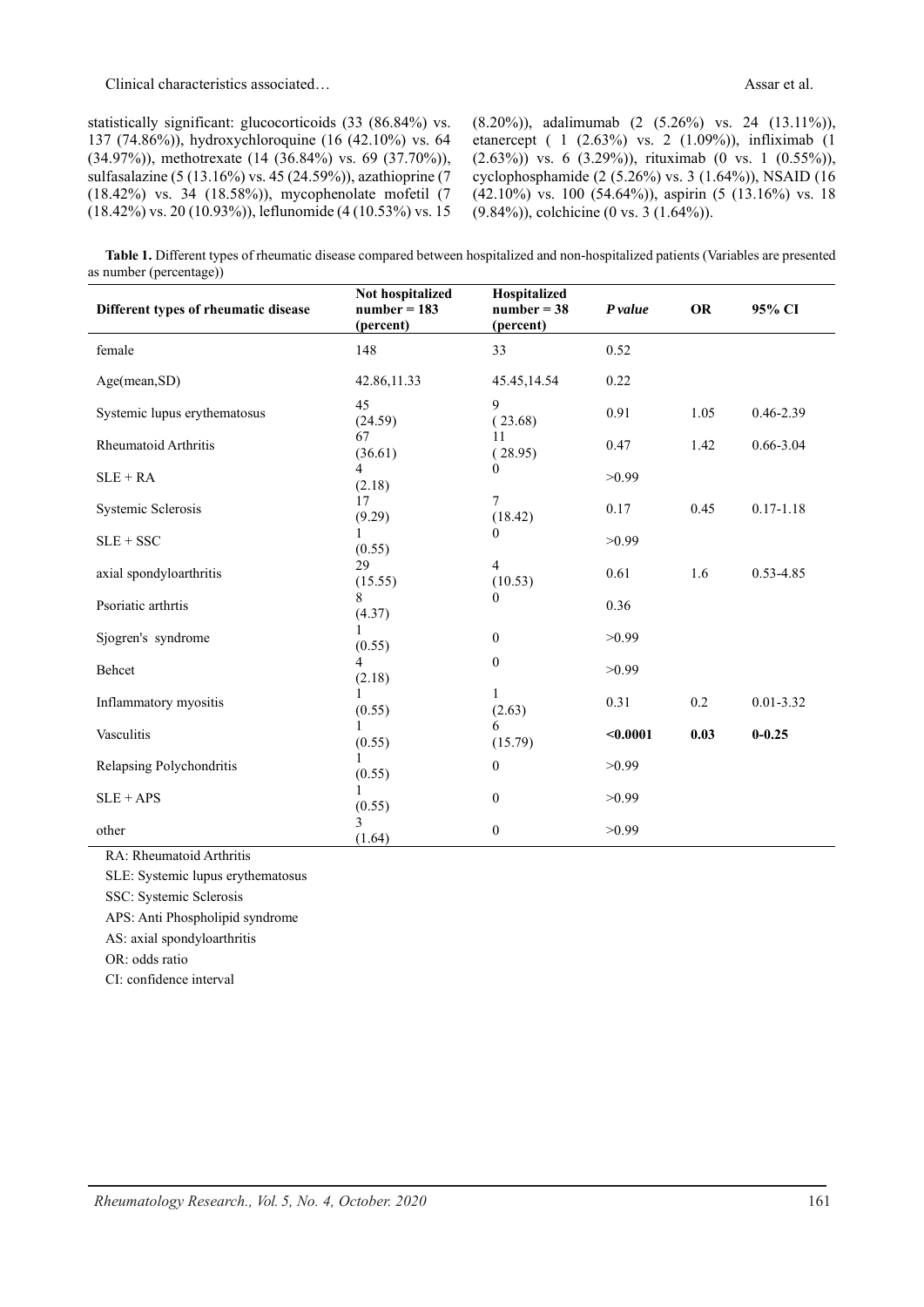<span id="page-3-0"></span>**Table 2.** Medication of rheumatic disease compared between hospitalized and non-hospitalized patients (Variables are presented as number (percentage))

|                                      | Not hospitalized      | Hospitalized     |         |      |                |
|--------------------------------------|-----------------------|------------------|---------|------|----------------|
| of<br><b>Medication</b><br>rheumatic | $number = 183$        | $number = 38$    | P value | OR   | 95% CI         |
| disease                              | $(\text{percent } t)$ | (percent)        |         |      |                |
|                                      | 137                   | 33               |         |      |                |
| Prednisolone                         | (74.86)               | (86.84)          | 0.17    | 0.45 | $0.17 - 1.22$  |
|                                      | 111                   | 24               |         |      |                |
| $=<5mg$                              | (60.65)               | (63.16)          | 0.92    | 0.9  | $0.44 - 1.85$  |
|                                      | 23                    | 5                |         |      |                |
| $5mg <$ dose $=<$ 10mg               | (12.57)               | (13.16)          | 0.87    | 0.95 | $0.34 - 2.68$  |
|                                      | 1                     | 1                |         |      |                |
| $10mg <$ dose = < 20mg               | (0.55)                | (2.63)           | 0.31    | 0.2  | $0.01 - 3.32$  |
|                                      | 3                     | 2                |         |      |                |
| $>20$ mg                             | (1.64)                | (5.26)           | 0.20    | 0.3  | $0.05 - 1.86$  |
|                                      | 64                    | 16               |         |      |                |
| Hydroxychloroquine                   |                       |                  | 0.52    | 0.74 | $0.36 - 1.51$  |
|                                      | (34.97)               | (42.10)          |         |      |                |
| <b>Conventional DMARDs</b>           |                       |                  |         |      |                |
|                                      |                       |                  |         |      |                |
| Methotrexate                         | 69                    | 14               | 0.93    | 1.04 | $0.5 - 2.14$   |
|                                      | (37.70)               | (36.84)          |         |      |                |
| Sulfasalazine                        | 45                    | 5                | 0.19    | 2.15 | 0.79-5.84      |
|                                      | (24.59)               | (13.16)          |         |      |                |
| Azathioprine                         | 34                    | 7                | 0.84    | 1.01 | $0.41 - 2.49$  |
|                                      | (18.58)               | (18.42)          |         |      |                |
| Mycophenolate Mofetil                | 20                    | 7                | 0.31    | 0.54 | $0.21 - 1.39$  |
|                                      | (10.93)               | (18.42)          |         |      |                |
| Leflunomide                          | 15                    | 4                | 0.74    | 0.76 | $0.24 - 2.43$  |
|                                      | (8.20)                | (10.53)          |         |      |                |
|                                      |                       |                  |         |      |                |
|                                      |                       |                  |         |      |                |
| Biologic and targeted synthetic      | 32                    | 7                |         |      |                |
| <b>DMARDs</b>                        | (17.49)               | (18.42)          | 0.92    | 0.94 | $0.38 - 2.32$  |
|                                      | 24                    | $\overline{2}$   |         |      |                |
| Adalimumab                           | (13.11)               | (5.26)           | 0.27    | 2.72 | $0.61 - 12.02$ |
|                                      | 2                     | 1                |         |      |                |
| Etanercept                           | (1.09)                | (2.63)           | 0.43    | 0.41 | $0.04 - 4.63$  |
|                                      | 6                     | 1                |         |      |                |
| Infliximab                           | (3.29)                | (2.63)           | >0.99   | 1.25 | $0.15 - 10.73$ |
|                                      |                       | 2                |         |      |                |
| Tofacitinib                          | $\mathbf{0}$          | (1.09)           | 0.03    |      |                |
|                                      |                       | $\mathbf{0}$     |         |      |                |
| Rituximab                            | $\mathbf{1}$          |                  | 0.17    |      |                |
|                                      | (0.55)                |                  |         |      |                |
| Cyclophosphamide                     | 3                     | $\overline{2}$   | 0.20    | 0.3  | $0.05 - 1.86$  |
|                                      | (1.64)                | (5.26)           |         |      |                |
| <b>NSAIDs</b>                        | 100                   | 16               | 0.22    | 1.66 | $0.82 - 3.36$  |
|                                      | (54.64)               | (42.10)          |         |      |                |
| Aspirin                              | 18                    | 5                | 0.75    | 0.72 | $0.25 - 2.08$  |
|                                      | (9.84)                | (13.16)          |         |      |                |
| Colchicine                           | 3                     | $\boldsymbol{0}$ | >0.99   |      |                |
|                                      | (1.64)                |                  |         |      |                |

DMARD: disease modifying anti-rheumatic drugs

OR: odds ratio

CI: confidence interval

<span id="page-3-1"></span>Nine rheumatic patients (all female, mean age: 42.22 years) died of COVID-19, three of whom had rheumatoid arthritis, three had systemic sclerosis, two had systemic lupus erythematosus, and one patient was diagnosed with vasculitis (Takayasu). The demographical and clinical characteristics of these nine patients are reported in [Table](#page-3-1)  [3](#page-3-1) and compared with those who recovered from COVID-19 in [Table 4.](#page-5-0) No significant difference was observed for age, sex, type of rheumatic disease, or rheumatic disease

medications except for prior use of Janus kinase (JAK) inhibitors (tofacitinib) and mycophenolate mofetil. A greater rate of patients who died used these two drugs prior to admission: tofacitinib ( 2 ( 22.22%) vs. 0, *p value* = 0.001) and mycophenolate mofetil (4 ( 44.44%) vs. 23  $(10.85\%)$ , *p value* = 0.014 ). Other differences between patients who died of COVID-19 and those who recovered were not statistically significant.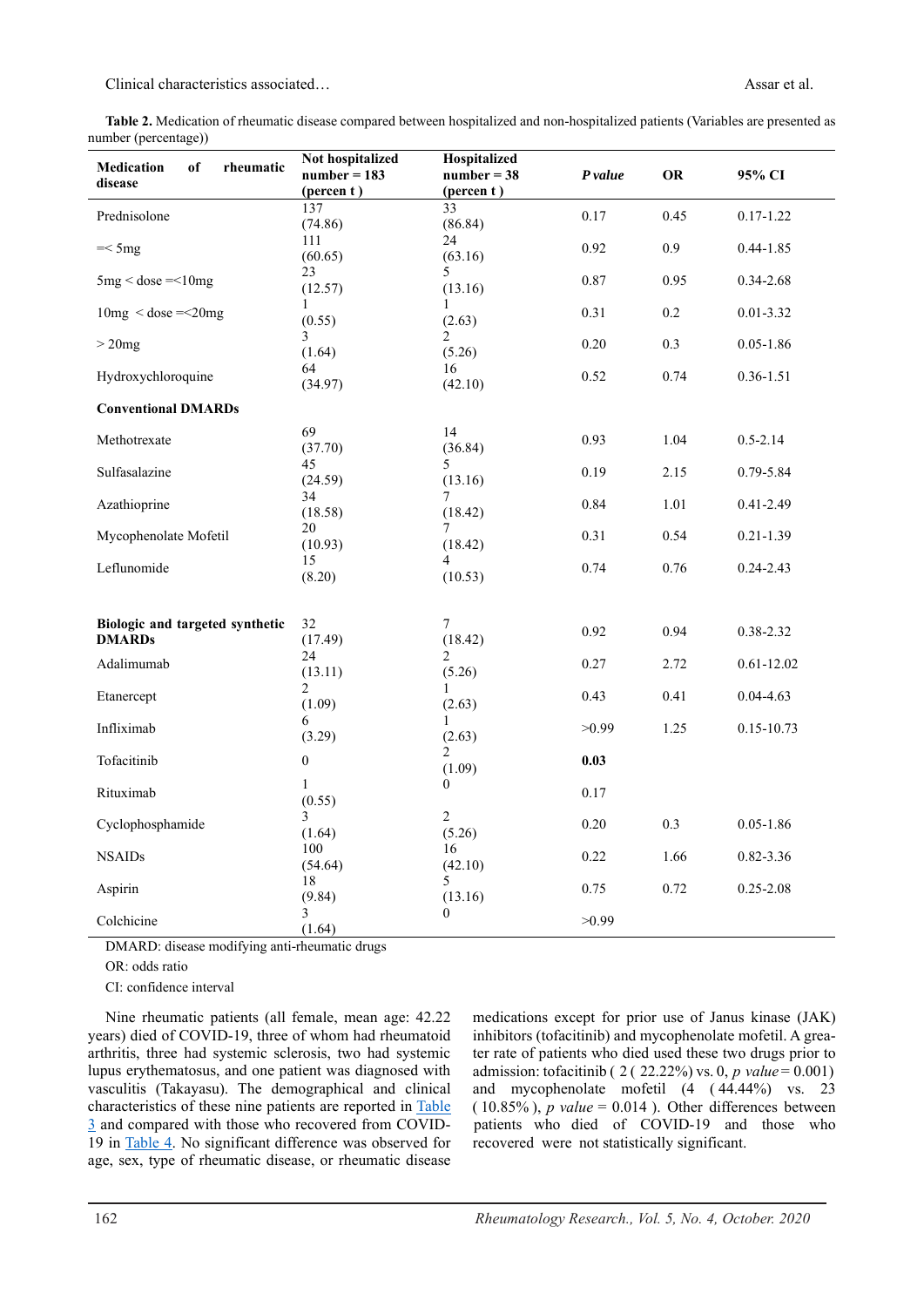| Cases          | sex    | age | type of<br>rheumatic     | medication prior to                                              | comorbidities                                             | Covid                | other                                                                                                                                                                                        |  |
|----------------|--------|-----|--------------------------|------------------------------------------------------------------|-----------------------------------------------------------|----------------------|----------------------------------------------------------------------------------------------------------------------------------------------------------------------------------------------|--|
|                |        |     | disease                  | admission                                                        |                                                           | diagnosis            | explanations                                                                                                                                                                                 |  |
| $\mathbf{1}$   | female | 15  | <b>SLE</b>               | prednisolone 40mg<br>daily, HCQ, MM                              |                                                           | CT and<br><b>PCR</b> | she was started on<br>Rituximab for<br>suspected alveolar<br>hemorrhage due to<br>her symptoms<br>(dyspnea and<br>hemoptysis),<br>decrease in<br>hemoglobin and<br>chest CT scan<br>findings |  |
| $\overline{2}$ | female | 77  | <b>SLE</b>               | prednisolone 2.5mg<br>daily, MTX, HCQ                            | Lupus nephritis,<br>Diadetes<br>Mellitus,<br>Hypertension | CT and<br><b>PCR</b> | she presented to<br>hospital with CVA<br>and developed<br>pericardial<br>effusion during<br>hospitalization                                                                                  |  |
| 3              | female | 30  | <b>SSC</b>               | Prednisolone 5mg<br>daily, MM, Tadalafil,<br>Bosentan, Diltiazem | Interstitial lung<br>disease                              | CT                   |                                                                                                                                                                                              |  |
| 4              | female | 50  | <b>SSC</b>               | Prednisolone 5mg<br>daily, MM, Diltiazem                         | Interstitial lung<br>disease                              | contact<br>history   |                                                                                                                                                                                              |  |
| 5              | female | 50  | <b>SSC</b>               | Prednisolone 5mg<br>daily, MM, Bosentan,<br>Diltiazem            | Interstitial lung<br>disease                              | <b>CT</b>            |                                                                                                                                                                                              |  |
| 6              | female | 35  | RA                       | Prednisolone 5mg<br>daily, Infliximab,<br>HCQ, SSZ               | Depression                                                | CT and<br><b>PCR</b> |                                                                                                                                                                                              |  |
| 7              | female | 35  | RA                       | prednisolone 5mg<br>daily, MTX, HCQ,<br>Tofacitinib              |                                                           | <b>CT</b>            |                                                                                                                                                                                              |  |
| 8              | female | 45  | RA                       | prednisolone 5mg<br>daily, MTX, SSZ,<br>Tofacitinib              |                                                           | CT                   |                                                                                                                                                                                              |  |
| 9              | female | 43  | Vasculitis<br>(Takayasu) | cyclophosphamide                                                 |                                                           | CT and<br><b>PCR</b> |                                                                                                                                                                                              |  |

RA: Rheumatoid Arthritis

SLE: Systemic lupus erythematosus

SSC: Systemic Sclerosis

HCQ: Hydroxychloroquine

MM: Mycophenolate Mofetil

SSZ: Sulfasalazine

MTX: Methotrexate

CVA: cerebrovascular attack

CT: chest computed tomography scan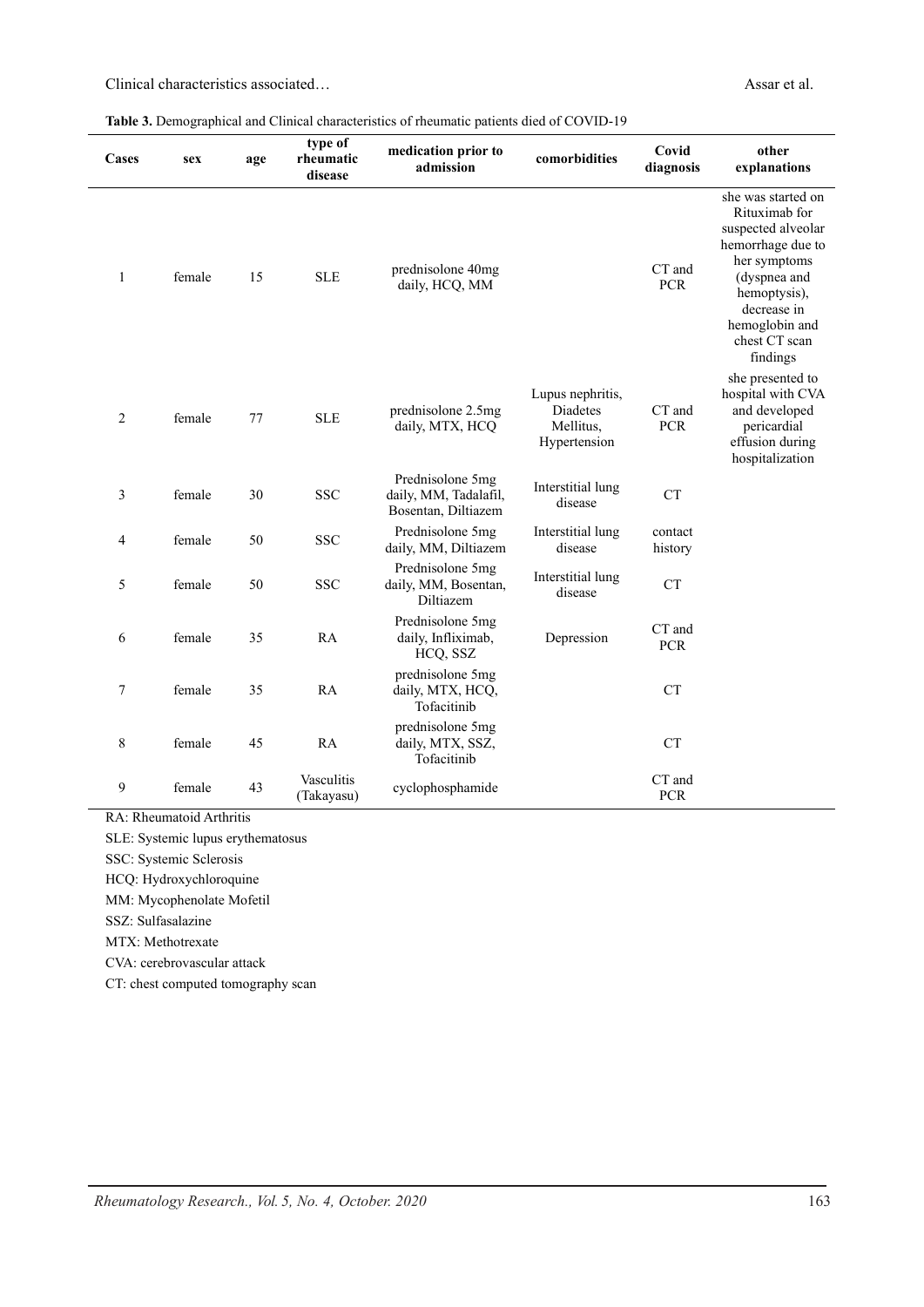<span id="page-5-0"></span>**Table 4.** Demographical and Clinical characteristics compared between rheumatic patients died of COVID-19 and those who recovered from COVID-19. (Variables are presented as number (percentage))

| <b>Demographical and Clinical</b><br>characteristics | Death number $= 9$        | <b>Remission</b><br>$number = 212$ | P value | <b>OR</b> | 95% CI        |
|------------------------------------------------------|---------------------------|------------------------------------|---------|-----------|---------------|
| Age(mean, SD)                                        | 42.22,17.08               | 43.07,11.67                        | 0.83    |           |               |
| Female                                               | 9<br>(100)                | 172<br>(81.13)                     | 0.32    |           |               |
| Systemic lupus erythematosus                         | $\mathfrak{D}$<br>(22.22) | 52<br>(24.52)                      | >0.99   | 0.88      | $0.18 - 4.36$ |
| <b>Rheumatoid Arthritis</b>                          | 3<br>(33.33)              | 75<br>(35.38)                      | >0.99   | 0.91      | $0.22 - 3.76$ |
| Systemic Sclerosis                                   | 3<br>(33.33)              | 21<br>(9.90)                       | 0.06    | 4.55      | 1.06-19.53    |
| Vasculitis                                           | (11.11)                   | 6<br>(2.83)                        | 0.25    | 4.29      | 0.46-39.98    |
| Prednisolone                                         | 8<br>(88.88)              | 162<br>(76.41)                     | 0.64    | 2.47      | $0.3 - 20.22$ |
| Hydroxychloroquine                                   | (44.44)                   | 76<br>(35.85)                      | 0.73    | 1.43      | $0.37 - 5.49$ |
| Methotrexate                                         | 3<br>(33.33)              | 80<br>(37.73)                      | >0.99   | 0.83      | $0.2 - 3.39$  |
| sulfasalazine                                        | $\mathcal{D}$<br>22.22)   | 48<br>(22.64)                      | >0.99   | 0.98      | $0.2 - 4.85$  |
| Mycophenolate Mofetil                                | 4<br>(44.44)              | 23<br>(10.85)                      | 0.014   | 6.57      | 1.65-26.24    |
| Biologic DMARDs (Infliximab)                         | (11.11)                   | 6<br>(2.83)                        | >0.99   | 0.57      | $0.07 - 4.71$ |
| Cyclophosphamide                                     | 1<br>(11.11)              | 4<br>(1.89)                        | 0.19    | 6.5       | 0.65-64.98    |
| Tofacitinib                                          | 2<br>(22.22)              | 0                                  | 0.001   |           |               |

# **Discussion\_\_\_\_\_\_\_\_\_\_\_\_\_\_\_\_\_\_\_\_\_\_\_\_\_\_\_\_\_\_\_\_\_\_\_\_\_\_\_\_\_\_\_\_\_\_\_\_\_\_\_\_\_\_\_\_\_\_\_\_\_\_\_\_\_\_\_\_\_\_\_\_\_\_\_\_\_\_\_\_\_\_\_\_\_**

The effects and consequences of COVID-19 infection for patients with underlying rheumatic disease are still unclear; therefore, more surveys are needed to clarify this issue. Herein, data from an observational survey of rheumatic patients with COVID-19 infection is presented, in order to determine which factors in these patients can predict a worse outcome or the need for hospitalization.

Since the beginning of the pandemic, many questions have arisen about contracting a serious or life-threatening infection in patients with rheumatic diseases (RD) [7-9]. Patients with RD are at increased risk of infection because of the nature of the autoimmune disease itself and the use of immunosuppressive drugs [2, 10, 11].

In this analysis, hospitalization was considered a factor for a more severe course. Based on the data, the outcomes of COVID-19 infection were overall favorable; only 17.19% of all patients needed hospitalization, and the mortality rate was only 4.07%. Compared to the general population, according to a national cohort study in Iran, the cumulative risk for mortality in hospitalized patients in 30 days was 24.4%, but the high mortality rate in the current study was due to the fact that milder cases were likely excluded, and only hospitalized patients were evaluated [12]. In another large cohort study from Iran, the total case fatality rate (CFR) was 10.05% [13]. Unlike previous studies, the current research showed that age, sex, and dose of glucocorticoid were not associated with risk of hospitalization for rheumatic patients [14-16]. However, most patients in the current study were on chronic treatment for rheumatic disease and taking low-dose prednisolone. The number of patients taking  $\geq 10$  mg prednisolone was only 7 persons; therefore, it is not possible to draw definite conclusions about the risk of COVID-19 infection at higher doses of glucocorticoids. At doses less than 10 mg prednisolone, however, the risk of hospitalization and death in patients obviously did not increase.

Based on the systematic reviews, meta-analyses [17- 18], and observational studies [19–20-21], the use of immunosuppressive drugs such as ts/bDMARDs has been considered a potential risk for COVID-19 infection [22- 23]. The role of these drugs in susceptibility to infection compared with csDMARDs has been well established [24]. Conversely, the current data about bDMARDS was very reassuring, especially about adalimumab, which is the most used bDMARD among the current patients. Regarding tsDMARDs, however, tofacitinib was the only agent used in the current rheumatic patients. Because it is priced much higher than bDMARDs in Iran, it is generally used for patients with severe disease who show a lack of response to other medications. Therefore, the deaths of the two patients who took tofacitinib should be interpreted with caution, and the effect of tofacitinib on COVID-19 infection needs further studies with larger sample sizes.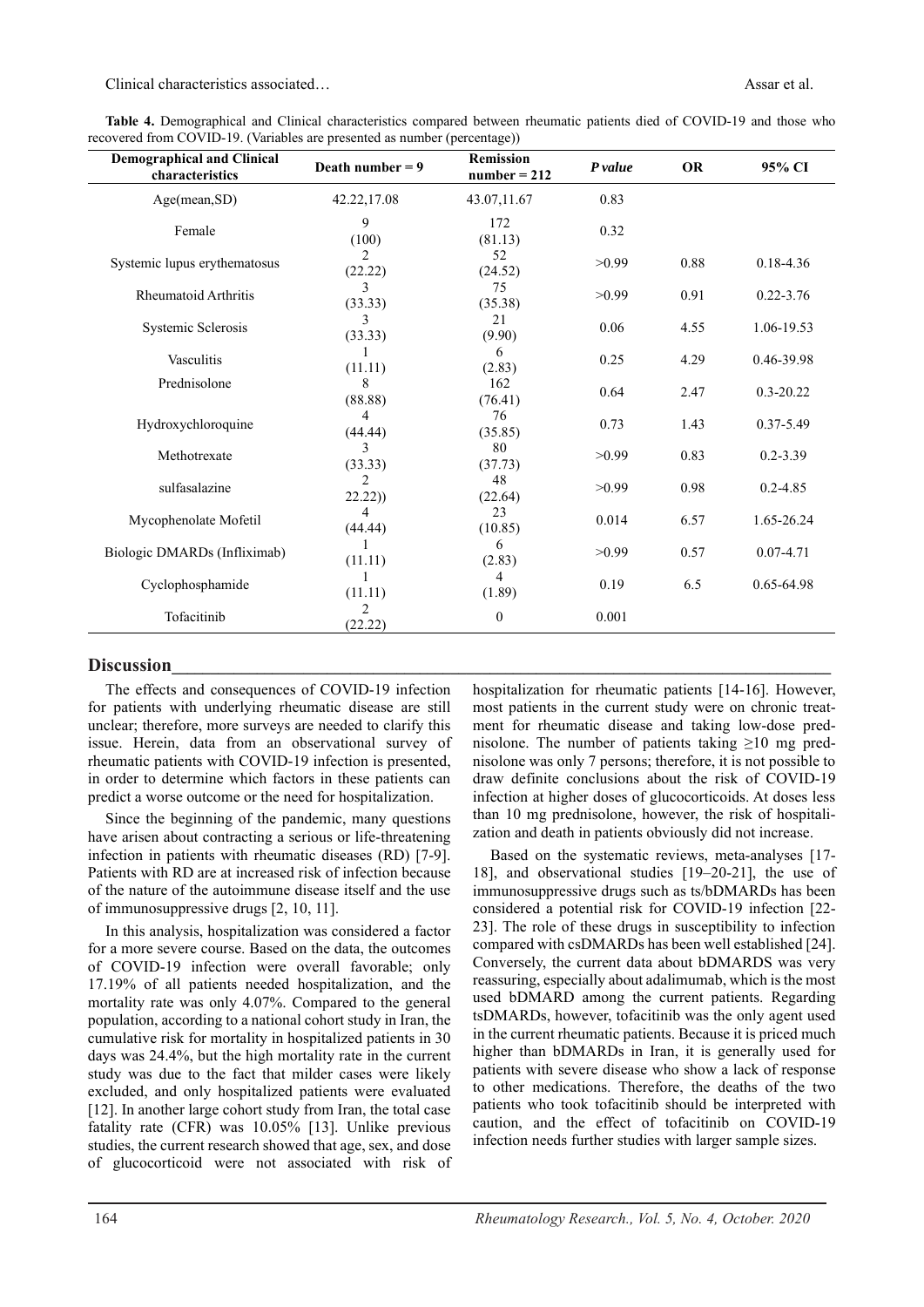No significant association was found between csDMARD use and hospitalization, consistent with other studies [14-16]; however, a significant relationship between use of mycophenolate mofetil and death from COVID-19 infection in our patients was seen. In fact, in this study mycophenolate mofetil was used in four of the nine cases of death, three of whom had scleroderma with underlying pulmonary involvement. The fourth patient had active lupus, which was treated with high dose glucocorticoid and rituximab. Therefore, the deaths of these patients cannot be considered a result of taking mycophenolate mofetil alone. In the sub-analysis of different groups among the current patients, vasculitis showed associations with severe COVID-19 and need for hospitalization. This association was in line with large cohort study from Spain [9], but further studies are necessary to more precisely evaluate the association of severity of COVID-19 infection with different types of rheumatic diseases.

The strength of our study is that all patients were treated in one center, and thus treatment strategies for COVID-19 were comparable in all cases, reducing confounding caused by discrepancies in regimens of COVID-19 treatment which might influence the outcome of infected patients. The completeness of data in this study is strong; no data was missing, particularly on the outcome of hospitalization which was recorded after full recovery or death.

The first limitation of this study is the cross-sectional and observational design; based on the data, we could not investigate the potential effects of COVID-19 infection on the course of rheumatic diseases. Another limitation is that the number of cases in many of the subgroups of rheumatic diseases was too low to include specific rheumatic disease and its treatment into the multivariable analysis. Moreover, the impact of disease activity and specific comorbidities like diabetes mellitus, hypertension, and smoking on the outcomes of patients was not investigated. Therefore, it is

- 1. Chen N, Zhou M, Dong X, Qu J, Gong F, Han Y*. et al*. Epidemiological and clinical characteristics of 99 cases of 2019 novel coronavirus pneumonia in Wuhan, China: a descriptive study. *Lancet* 2020; 395(10223):507-13. doi: 10.1016/S0140- 6736(20)30211-7.
- 2. Listing J, Gerhold K, Zink A. The risk of infections associated with rheumatoid arthritis, with its comorbidity and treatment. *Rheumatology (Oxford)* 2013; 52(1):53-61. doi: 10.1093/rheumatology/kes305.
- 3. Mehta B, Pedro S, Ozen G, Kalil A, Wolfe F, Mikuls T*. et al*. Serious infection risk in rheumatoid arthritis compared with non-inflammatory rheumatic and musculoskeletal diseases: a US national cohort study. *RMD Open* 2019; 5(1):e000935. doi: 10.1136/rmdopen-2019-000935.
- 4. Tektonidou MG, Wang Z, Dasgupta A, Ward MM. Burden

of serious infections in adults with systemic lupus erythematosus: a national population-based study, 1996– 2011. *Arthritis Care Res (Hoboken)* 2015; 67(8):1078-85. doi: 10.1002/acr.22575.

- 5. Lu C, Li S, Liu Y. Role of immunosuppressive therapy in rheumatic diseases concurrent with COVID-19. *Ann*  **Rheum Dis** 2020; 79(6):737-39. doi: 10.1136/annrheumdis-2020-217460.
- 6. Mehta P, McAuley DF, Brown M, Sanchez E, Tattersall RS, Manson JJ. et al. COVID-19: consider cytokine storm syndromes and immunosuppression. *Lancet* 2020; 395(10229):1033-34. doi: 10.1016/S0140-6736(20)30628-0.
- Figueroa-Parra G, Aguirre-Garcia GM, Gamboa-Alonso CM, Camacho-Ortiz A, Galarza-Delgado DA. Are my patients with rheumatic diseases at higher risk of COVID-19? *Ann Rheum Dis* 2020; 79(6):839-40. doi: 10.1136/annrheumdis-2020-217322.

necessary to continue the investigation of patients with rheumatic diseases and COVID-19 infection to gather more evidence and determine the best therapeutic strategy for these patients.

# **Conclusion\_\_\_\_\_\_\_\_\_\_\_\_\_\_\_\_\_\_\_\_\_\_\_\_\_\_\_\_**

Hospitalization and mortality rates in rheumatic patients are comparable with those of the general population. A higher risk for hospitalization was observed only in vasculitis patients and users of tofacitinib, and a higher risk for mortality was seen only in users of mycophenolate mofetil and tofacitinib, though this finding should be interpreted with caution due to the small size of these subgroups and limitations of this study. In conclusion, most rheumatic patients do not seem to be at higher risk for developing severe COVID-19 infection.

#### **Acknowledgments\_\_\_\_\_\_\_\_\_\_\_\_\_\_\_\_\_\_\_\_\_\_\_**

None.

### **Conflict of interest\_\_\_\_\_\_\_\_\_\_\_\_\_\_\_\_\_\_\_\_\_\_\_**

The authors have declared that they have no conflicts of interest.